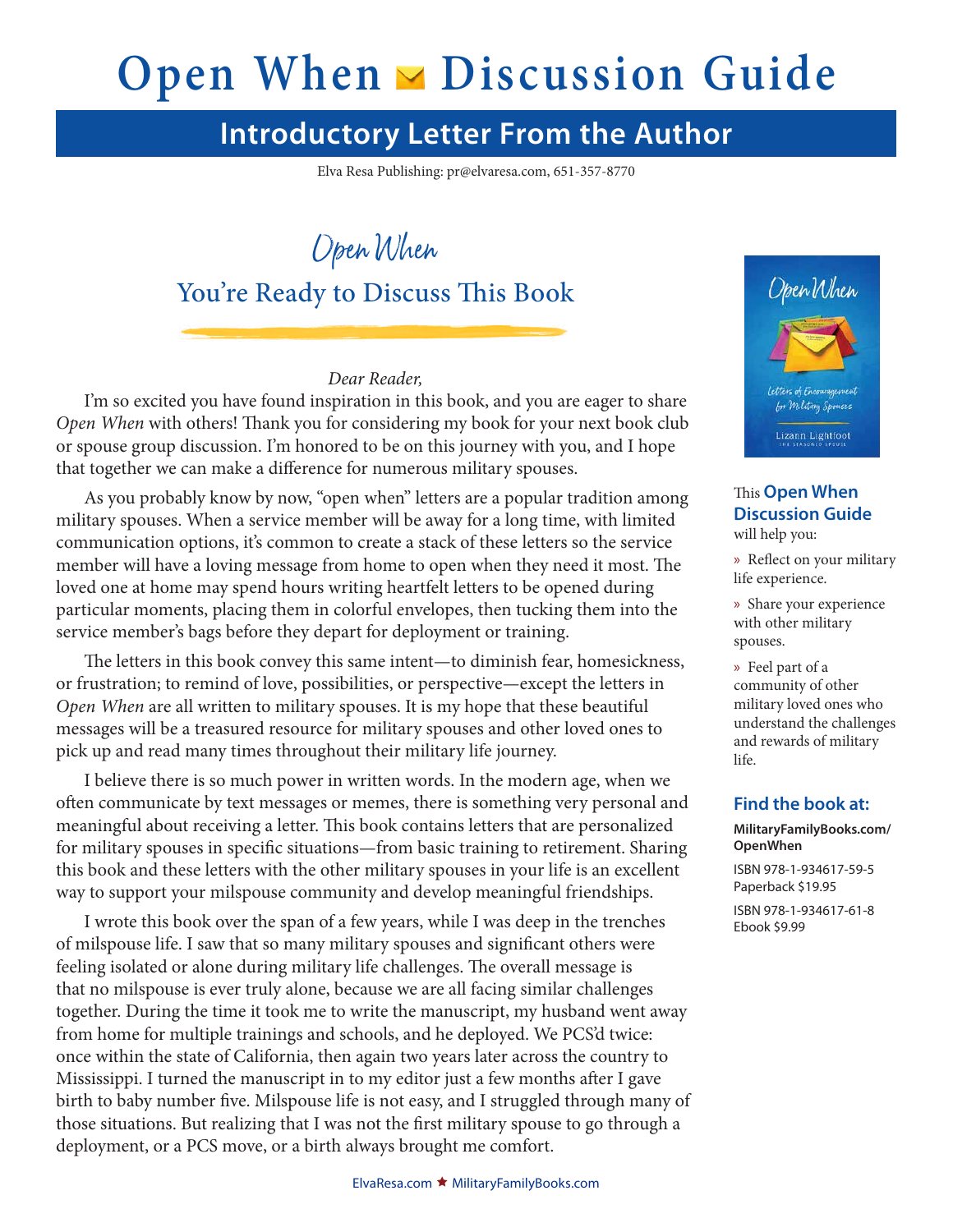#### **Introductory Letter** p. 2

The emotions portrayed in each letter are strong because I have lived through each challenge. I am right there with you, reader, offering a shoulder to cry on, a helping hand, and a kind word to give you strength.

As you lead or participate in a discussion of *Open When*, be prepared for a variety of emotional responses. This discussion guide will help your group get the most out of the book, while also getting to know each other and learning to support the community around you.

It is my hope that *Open When* will not only support individual spouses who are going through difficult situations, but that it will also spread encouragement throughout our military community. By leading or participating in this discussion group, you have the power to make a difference for spouses and significant others in your unit, on your base, and around the world! Please use these letters as inspiration for your own creative ideas. I hope this discussion is just your first of many steps toward creatively inspiring those around you. Whether you choose to write your own "open when" letters, lead future book club discussions, or become a leader in the milspouse community, I can't wait to see where your journey leads!

Finally, I want to support you to make your discussions as meaningful as possible. This guide can be used for a variety of groups and meetings, and I'm happy to meet with your group virtually or in person if you'd like a more personal connection. I wish you a fulfilling and exciting discussion of this book. Above all, thank you for helping to spread the encouragement!



Lizann Lightfoot

Author *Open When: Letters of Encouragement for Military Spouses*

SeasonedSpouse.com f @SeasonedSpouseBlog

@SeasonedSpouse C @TheSeasonedSpouse



#### **Supplemental Resources:**

#### **SeasonedSpouse.com**

» Blog by Lizann with articles and resources about many aspects of military life.

#### **Handle Deployment Like a Boss**

» Facebook group managed by Lizann, for military spouses going through their service member's deployment.

#### **MilitaryFamilyLife.com**

» Articles and resources about many aspects of military family life.

#### **MilitaryFamilyBooks.com**

» Books for all ages on many aspects of military family life.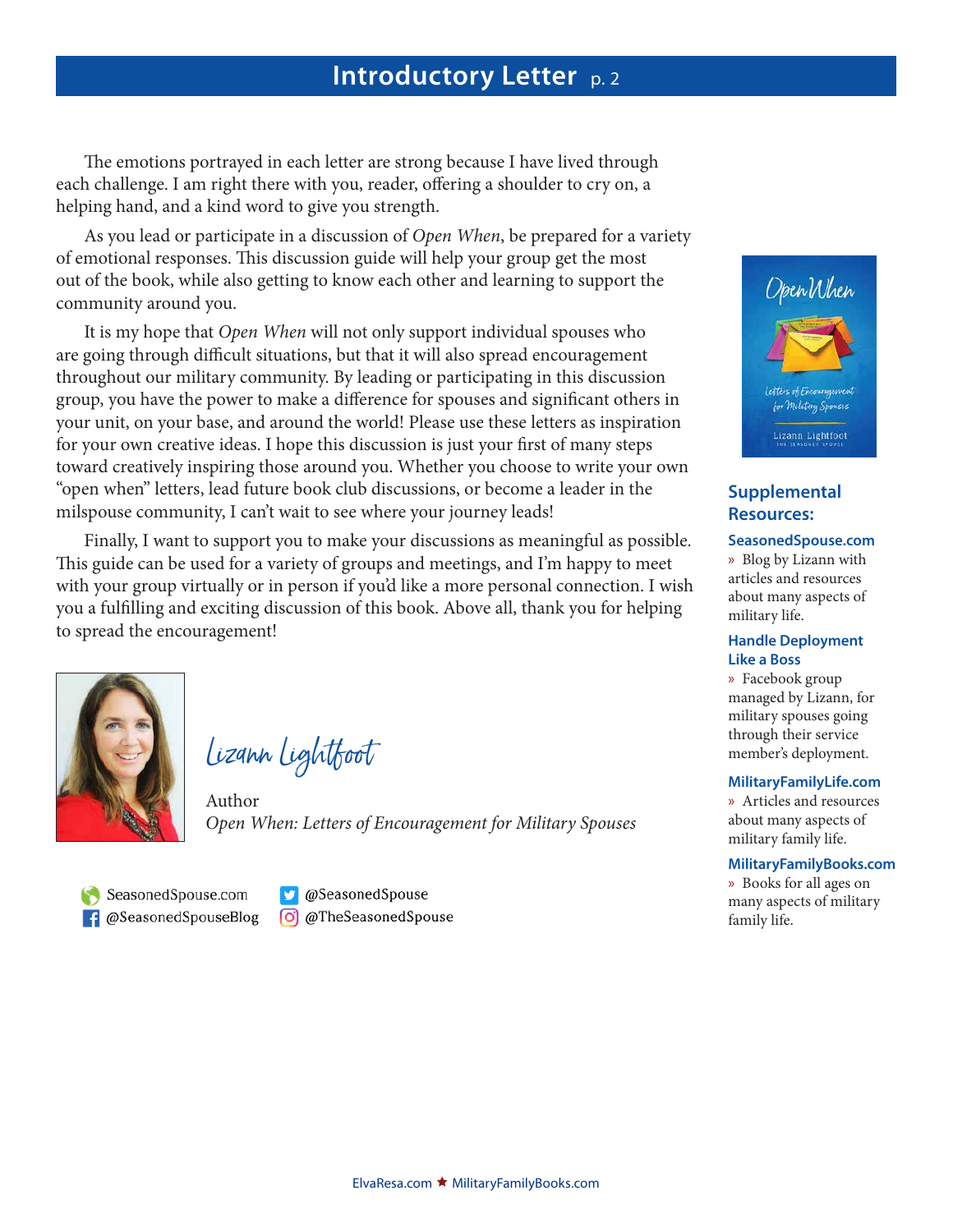# **Open When ► Discussion Guide**

### **Discussion Guide Questions**

Based on the book *Open When: Letters of Encouragement for Military Spouses* by Lizann Lightfoot

#### **OVERVIEW**

Questions in this guide are designed especially for readers of *Open When: Letters of Encouragement for Military Spouses* by Lizann Lightfoot, published by Elva Resa. As you read each section, use the corresponding discussion starters to enrich your understanding and share your experiences with others in your discussion group.

*Open When* is a collection of letters written from the author to the reader. Letters on similar topics are grouped into sections. Each section begins with a story about the author's military life experience, followed by encouraging, informative letters for situations you may find yourself in throughout your military life journey. You can read the letters in order, or use the Mail Call (table of contents) to find individual letters or topics of interest, according to the plan your discussion group decides.

You may find your group experience to be more enriching if you read the selections and prepare for the group discussion before each gathering. Page numbers refer to the paperback edition.

#### **DISCUSSION QUESTIONS**

Rew to Military Life

Lizann begins the book with the story of her first encounter with military life—in the recruiter's office with her then-boyfriend. Everyone's military journey begins at a different time and in various stages of their relationship.

\_\_\_\_\_\_\_\_\_\_\_\_\_\_\_\_\_\_\_\_\_\_\_\_\_\_\_\_\_\_\_\_\_\_\_\_\_\_\_\_\_\_\_\_\_\_\_\_\_\_\_\_\_\_\_\_\_\_\_\_\_\_\_

\_\_\_\_\_\_\_\_\_\_\_\_\_\_\_\_\_\_\_\_\_\_\_\_\_\_\_\_\_\_\_\_\_\_\_\_\_\_\_\_\_\_\_\_\_\_\_\_\_\_\_\_\_\_\_\_\_\_\_\_\_\_\_

\_\_\_\_\_\_\_\_\_\_\_\_\_\_\_\_\_\_\_\_\_\_\_\_\_\_\_\_\_\_\_\_\_\_\_\_\_\_\_\_\_\_\_\_\_\_\_\_\_\_\_\_\_\_\_\_\_\_\_\_\_\_\_

\_\_\_\_\_\_\_\_\_\_\_\_\_\_\_\_\_\_\_\_\_\_\_\_\_\_\_\_\_\_\_\_\_\_\_\_\_\_\_\_\_\_\_\_\_\_\_\_\_\_\_\_\_\_\_\_\_\_\_\_\_\_\_

\_\_\_\_\_\_\_\_\_\_\_\_\_\_\_\_\_\_\_\_\_\_\_\_\_\_\_\_\_\_\_\_\_\_\_\_\_\_\_\_\_\_\_\_\_\_\_\_\_\_\_\_\_\_\_\_\_\_\_\_\_\_\_

\_\_\_\_\_\_\_\_\_\_\_\_\_\_\_\_\_\_\_\_\_\_\_\_\_\_\_\_\_\_\_\_\_\_\_\_\_\_\_\_\_\_\_\_\_\_\_\_\_\_\_\_\_\_\_\_\_\_\_\_\_\_\_

\_\_\_\_\_\_\_\_\_\_\_\_\_\_\_\_\_\_\_\_\_\_\_\_\_\_\_\_\_\_\_\_\_\_\_\_\_\_\_\_\_\_\_\_\_\_\_\_\_\_\_\_\_\_\_\_\_\_\_\_\_\_\_

\_\_\_\_\_\_\_\_\_\_\_\_\_\_\_\_\_\_\_\_\_\_\_\_\_\_\_\_\_\_\_\_\_\_\_\_\_\_\_\_\_\_\_\_\_\_\_\_\_\_\_\_\_\_\_\_\_\_\_\_\_\_\_

When were you first introduced to military life?

Did your service member choose the military before or after you met?

Have you ever served or considered joining the military?

What memories or emotions did this story invoke for you?



"When you love someone in the military, it will change your life: the way you live it, where you live it, and even the way you view the world."  $-p.1$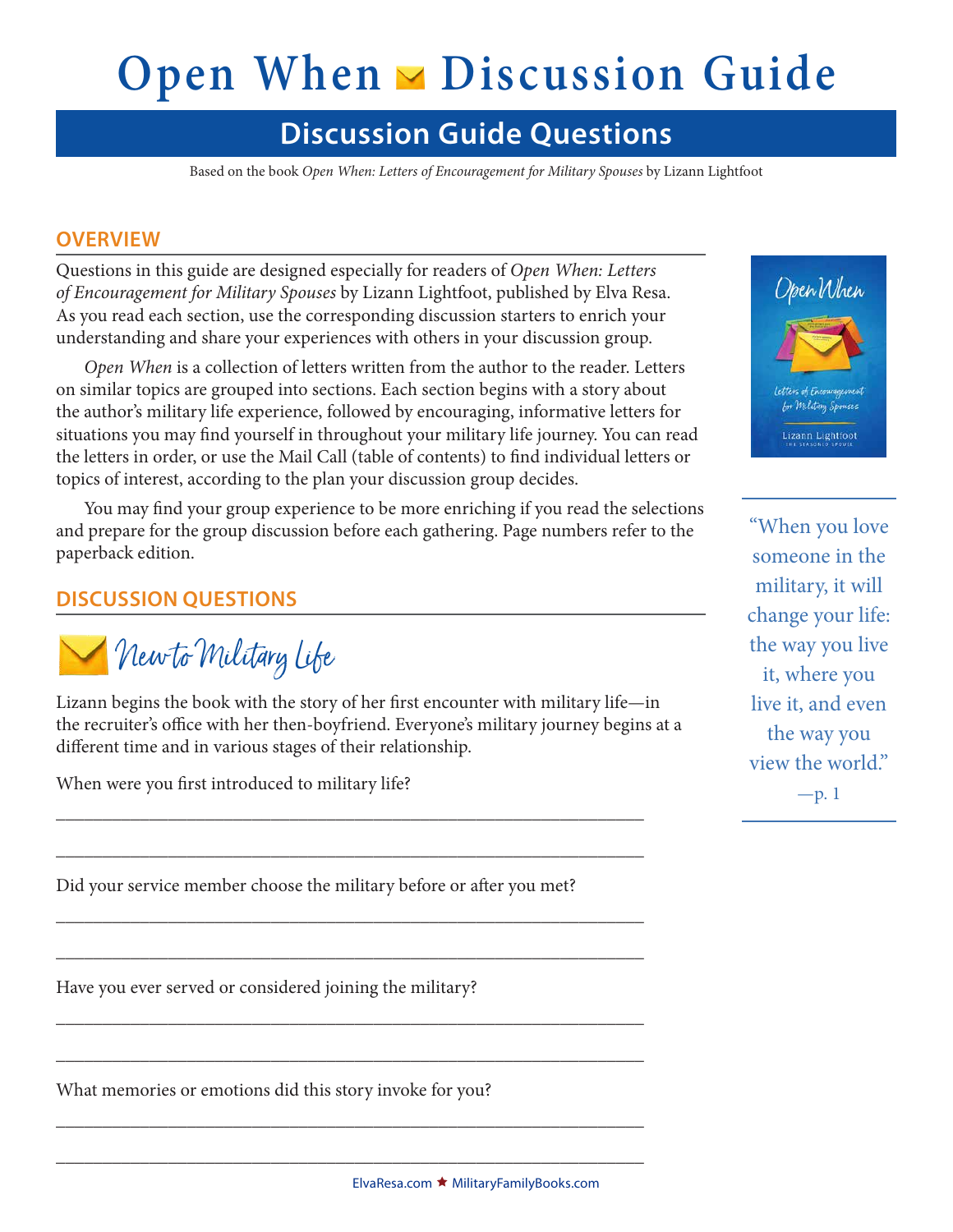The opening story is called, "Did I Sign Up for This?" People often try to comfort military spouses facing various challenges by reminding them that they "signed up for this." Have you heard that phrase before? How do you feel about it? Lizann describes the whirlwind of emotions she felt when her boyfriend decided to join the Marines. She knew it would be a challenging life, but she couldn't possibly foresee the obstacles that lay ahead.

Do you feel that you "signed up for" anything when you began your relationship with your service member?

\_\_\_\_\_\_\_\_\_\_\_\_\_\_\_\_\_\_\_\_\_\_\_\_\_\_\_\_\_\_\_\_\_\_\_\_\_\_\_\_\_\_\_\_\_\_\_\_\_\_\_\_\_\_\_\_\_\_\_\_\_\_\_

\_\_\_\_\_\_\_\_\_\_\_\_\_\_\_\_\_\_\_\_\_\_\_\_\_\_\_\_\_\_\_\_\_\_\_\_\_\_\_\_\_\_\_\_\_\_\_\_\_\_\_\_\_\_\_\_\_\_\_\_\_\_\_

\_\_\_\_\_\_\_\_\_\_\_\_\_\_\_\_\_\_\_\_\_\_\_\_\_\_\_\_\_\_\_\_\_\_\_\_\_\_\_\_\_\_\_\_\_\_\_\_\_\_\_\_\_\_\_\_\_\_\_\_\_\_\_

\_\_\_\_\_\_\_\_\_\_\_\_\_\_\_\_\_\_\_\_\_\_\_\_\_\_\_\_\_\_\_\_\_\_\_\_\_\_\_\_\_\_\_\_\_\_\_\_\_\_\_\_\_\_\_\_\_\_\_\_\_\_\_

\_\_\_\_\_\_\_\_\_\_\_\_\_\_\_\_\_\_\_\_\_\_\_\_\_\_\_\_\_\_\_\_\_\_\_\_\_\_\_\_\_\_\_\_\_\_\_\_\_\_\_\_\_\_\_\_\_\_\_\_\_\_\_

\_\_\_\_\_\_\_\_\_\_\_\_\_\_\_\_\_\_\_\_\_\_\_\_\_\_\_\_\_\_\_\_\_\_\_\_\_\_\_\_\_\_\_\_\_\_\_\_\_\_\_\_\_\_\_\_\_\_\_\_\_\_\_

\_\_\_\_\_\_\_\_\_\_\_\_\_\_\_\_\_\_\_\_\_\_\_\_\_\_\_\_\_\_\_\_\_\_\_\_\_\_\_\_\_\_\_\_\_\_\_\_\_\_\_\_\_\_\_\_\_\_\_\_\_\_\_

\_\_\_\_\_\_\_\_\_\_\_\_\_\_\_\_\_\_\_\_\_\_\_\_\_\_\_\_\_\_\_\_\_\_\_\_\_\_\_\_\_\_\_\_\_\_\_\_\_\_\_\_\_\_\_\_\_\_\_\_\_\_\_

\_\_\_\_\_\_\_\_\_\_\_\_\_\_\_\_\_\_\_\_\_\_\_\_\_\_\_\_\_\_\_\_\_\_\_\_\_\_\_\_\_\_\_\_\_\_\_\_\_\_\_\_\_\_\_\_\_\_\_\_\_\_\_

\_\_\_\_\_\_\_\_\_\_\_\_\_\_\_\_\_\_\_\_\_\_\_\_\_\_\_\_\_\_\_\_\_\_\_\_\_\_\_\_\_\_\_\_\_\_\_\_\_\_\_\_\_\_\_\_\_\_\_\_\_\_\_

\_\_\_\_\_\_\_\_\_\_\_\_\_\_\_\_\_\_\_\_\_\_\_\_\_\_\_\_\_\_\_\_\_\_\_\_\_\_\_\_\_\_\_\_\_\_\_\_\_\_\_\_\_\_\_\_\_\_\_\_\_\_\_

\_\_\_\_\_\_\_\_\_\_\_\_\_\_\_\_\_\_\_\_\_\_\_\_\_\_\_\_\_\_\_\_\_\_\_\_\_\_\_\_\_\_\_\_\_\_\_\_\_\_\_\_\_\_\_\_\_\_\_\_\_\_\_

What expectations did you have when you agreed to become a military spouse? Have those expectations come true?

In what ways has military life been different from what you expected?

When was the last time you felt confused or overwhelmed in military life?

There are numerous "firsts" in military life—from the first moments you consider marrying your service member, to your first time on a military base, your first military ball, or the first night you spend alone. There are so many things to learn and experience during the early days of your military relationship.

What "first" military life experiences were challenging for you?

Is there a fun or unique "first" military life memory you will treasure?

Each letter in the book begins with a different greeting, as one way the author tries to connect with readers and make each letter feel special.



"Confusion and bewilderment are common for most of us when we first begin a relationship with a service member or learn our beloved wants to join the military."  $-p. 16$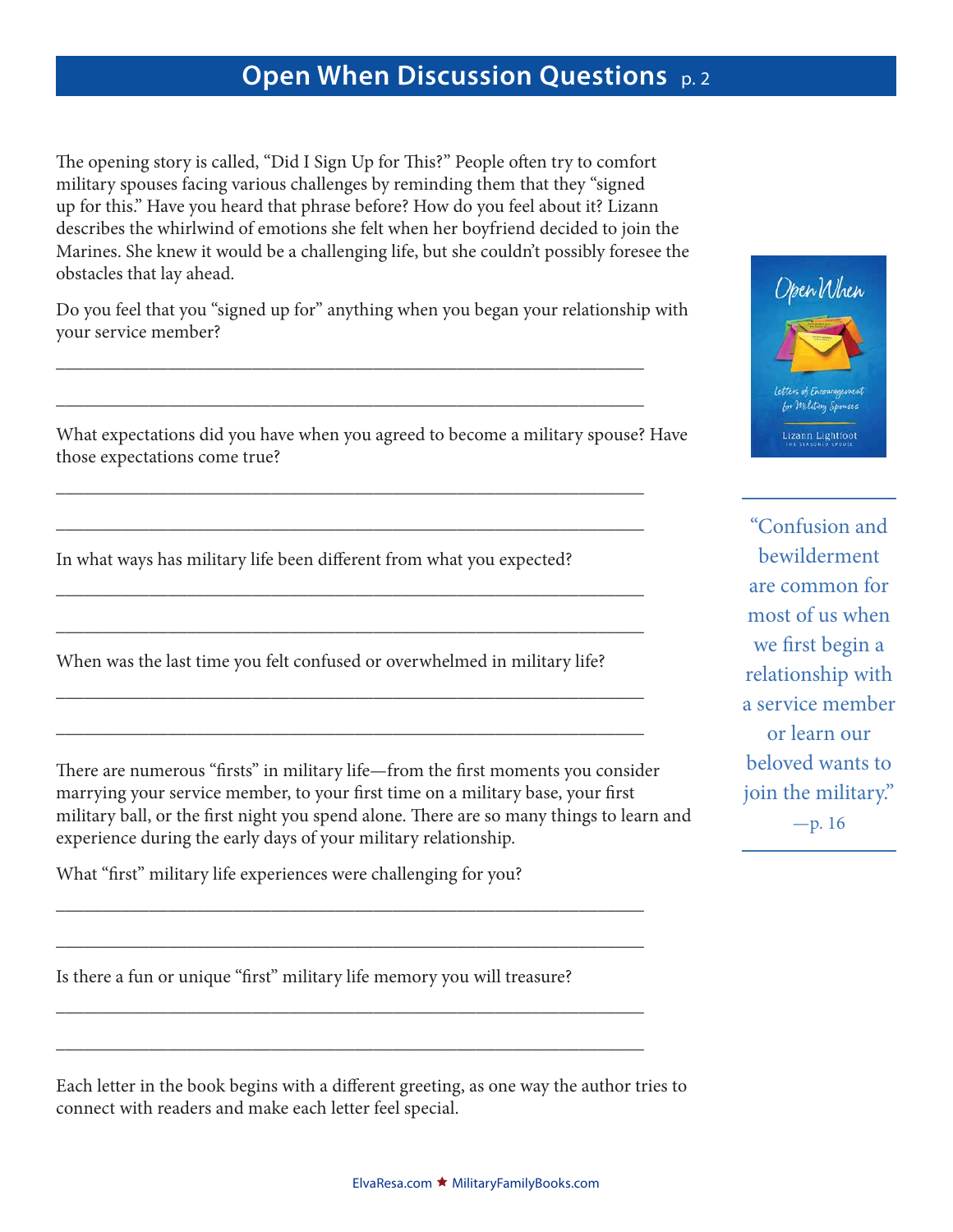Which letter in this section spoke the most to you? Why did that letter stand out?

\_\_\_\_\_\_\_\_\_\_\_\_\_\_\_\_\_\_\_\_\_\_\_\_\_\_\_\_\_\_\_\_\_\_\_\_\_\_\_\_\_\_\_\_\_\_\_\_\_\_\_\_\_\_\_\_\_\_\_\_\_\_\_

\_\_\_\_\_\_\_\_\_\_\_\_\_\_\_\_\_\_\_\_\_\_\_\_\_\_\_\_\_\_\_\_\_\_\_\_\_\_\_\_\_\_\_\_\_\_\_\_\_\_\_\_\_\_\_\_\_\_\_\_\_\_\_

\_\_\_\_\_\_\_\_\_\_\_\_\_\_\_\_\_\_\_\_\_\_\_\_\_\_\_\_\_\_\_\_\_\_\_\_\_\_\_\_\_\_\_\_\_\_\_\_\_\_\_\_\_\_\_\_\_\_\_\_\_\_\_

\_\_\_\_\_\_\_\_\_\_\_\_\_\_\_\_\_\_\_\_\_\_\_\_\_\_\_\_\_\_\_\_\_\_\_\_\_\_\_\_\_\_\_\_\_\_\_\_\_\_\_\_\_\_\_\_\_\_\_\_\_\_\_

\_\_\_\_\_\_\_\_\_\_\_\_\_\_\_\_\_\_\_\_\_\_\_\_\_\_\_\_\_\_\_\_\_\_\_\_\_\_\_\_\_\_\_\_\_\_\_\_\_\_\_\_\_\_\_\_\_\_\_\_\_\_\_

\_\_\_\_\_\_\_\_\_\_\_\_\_\_\_\_\_\_\_\_\_\_\_\_\_\_\_\_\_\_\_\_\_\_\_\_\_\_\_\_\_\_\_\_\_\_\_\_\_\_\_\_\_\_\_\_\_\_\_\_\_\_\_

Is there someone who could use an "open when" letter from you? What are some ways you can encourage that person?

What are some ways you need encouragement in your current stage of military life? How can your discussion group members support and encourage you right now?



This section begins with a traumatic story about Lizann learning that her fiancé had been wounded during a deployment to Iraq. Ultimately, he healed and recovered and was able to continue serving for many more years. But the memories of that experience will stay with her for a long time. You may feel similarly about some of your experiences as a military loved one.

Lizann also describes a pleasant surprise from her military life: her overseas journey included an opportunity to share her first book with a Spanish mayor in the local Town Hall—a 13th century castle!

Can you relate to the description of military life as a roller coaster ride? Why?

\_\_\_\_\_\_\_\_\_\_\_\_\_\_\_\_\_\_\_\_\_\_\_\_\_\_\_\_\_\_\_\_\_\_\_\_\_\_\_\_\_\_\_\_\_\_\_\_\_\_\_\_\_\_\_\_\_\_\_\_\_\_\_

\_\_\_\_\_\_\_\_\_\_\_\_\_\_\_\_\_\_\_\_\_\_\_\_\_\_\_\_\_\_\_\_\_\_\_\_\_\_\_\_\_\_\_\_\_\_\_\_\_\_\_\_\_\_\_\_\_\_\_\_\_\_\_

What are some of the bigger challenges you have been through since meeting your service member?

\_\_\_\_\_\_\_\_\_\_\_\_\_\_\_\_\_\_\_\_\_\_\_\_\_\_\_\_\_\_\_\_\_\_\_\_\_\_\_\_\_\_\_\_\_\_\_\_\_\_\_\_\_\_\_\_\_\_\_\_\_\_\_

\_\_\_\_\_\_\_\_\_\_\_\_\_\_\_\_\_\_\_\_\_\_\_\_\_\_\_\_\_\_\_\_\_\_\_\_\_\_\_\_\_\_\_\_\_\_\_\_\_\_\_\_\_\_\_\_\_\_\_\_\_\_\_

\_\_\_\_\_\_\_\_\_\_\_\_\_\_\_\_\_\_\_\_\_\_\_\_\_\_\_\_\_\_\_\_\_\_\_\_\_\_\_\_\_\_\_\_\_\_\_\_\_\_\_\_\_\_\_\_\_\_\_\_\_\_\_

\_\_\_\_\_\_\_\_\_\_\_\_\_\_\_\_\_\_\_\_\_\_\_\_\_\_\_\_\_\_\_\_\_\_\_\_\_\_\_\_\_\_\_\_\_\_\_\_\_\_\_\_\_\_\_\_\_\_\_\_\_\_\_

What joys or rewards have you experienced that make you grateful for military life?



"The journey of military life has dramatic ups and downs … You may want to scream—out of excitement, fright, or pure frustration … Other times, military life offers unique, amazing opportunities."  $-p. 51$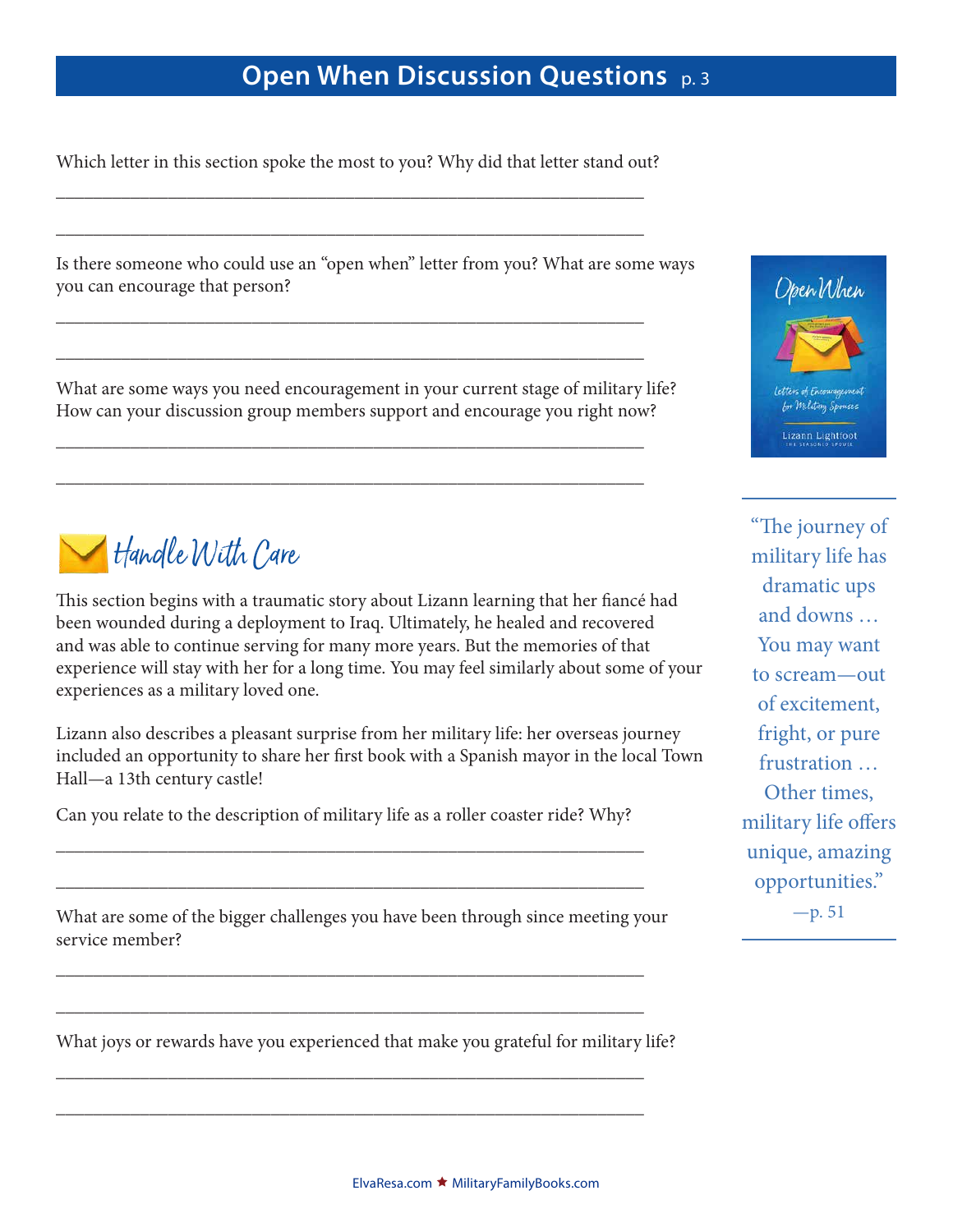What are some of the ways military life has surprised you?

The letters in this section describe numerous situations that challenge your strength throughout your military life journey. Whenever you are feeling alone, jealous, insulted, angry, or even if you are loving military life, there is a letter in this section for you. At some point, most military spouses will experience the majority of the situations described in this section's letters.

\_\_\_\_\_\_\_\_\_\_\_\_\_\_\_\_\_\_\_\_\_\_\_\_\_\_\_\_\_\_\_\_\_\_\_\_\_\_\_\_\_\_\_\_\_\_\_\_\_\_\_\_\_\_\_\_\_\_\_\_\_\_\_

\_\_\_\_\_\_\_\_\_\_\_\_\_\_\_\_\_\_\_\_\_\_\_\_\_\_\_\_\_\_\_\_\_\_\_\_\_\_\_\_\_\_\_\_\_\_\_\_\_\_\_\_\_\_\_\_\_\_\_\_\_\_\_

How many letters from this section could you already relate to?

Which letter in this section spoke the most to you? Why did that letter stand out?

\_\_\_\_\_\_\_\_\_\_\_\_\_\_\_\_\_\_\_\_\_\_\_\_\_\_\_\_\_\_\_\_\_\_\_\_\_\_\_\_\_\_\_\_\_\_\_\_\_\_\_\_\_\_\_\_\_\_\_\_\_\_\_

\_\_\_\_\_\_\_\_\_\_\_\_\_\_\_\_\_\_\_\_\_\_\_\_\_\_\_\_\_\_\_\_\_\_\_\_\_\_\_\_\_\_\_\_\_\_\_\_\_\_\_\_\_\_\_\_\_\_\_\_\_\_\_

\_\_\_\_\_\_\_\_\_\_\_\_\_\_\_\_\_\_\_\_\_\_\_\_\_\_\_\_\_\_\_\_\_\_\_\_\_\_\_\_\_\_\_\_\_\_\_\_\_\_\_\_\_\_\_\_\_\_\_\_\_\_\_

\_\_\_\_\_\_\_\_\_\_\_\_\_\_\_\_\_\_\_\_\_\_\_\_\_\_\_\_\_\_\_\_\_\_\_\_\_\_\_\_\_\_\_\_\_\_\_\_\_\_\_\_\_\_\_\_\_\_\_\_\_\_\_

Some of the letters in this section describe situations that can be scary or intimidating. The letters aren't meant to be painful, but instead to encourage you through potentially challenging times.

Are there some aspects of military life that you fear or dread?

How do the letters in the "Handle With Care" section help you face those fears? \_\_\_\_\_\_\_\_\_\_\_\_\_\_\_\_\_\_\_\_\_\_\_\_\_\_\_\_\_\_\_\_\_\_\_\_\_\_\_\_\_\_\_\_\_\_\_\_\_\_\_\_\_\_\_\_\_\_\_\_\_\_\_

\_\_\_\_\_\_\_\_\_\_\_\_\_\_\_\_\_\_\_\_\_\_\_\_\_\_\_\_\_\_\_\_\_\_\_\_\_\_\_\_\_\_\_\_\_\_\_\_\_\_\_\_\_\_\_\_\_\_\_\_\_\_\_

\_\_\_\_\_\_\_\_\_\_\_\_\_\_\_\_\_\_\_\_\_\_\_\_\_\_\_\_\_\_\_\_\_\_\_\_\_\_\_\_\_\_\_\_\_\_\_\_\_\_\_\_\_\_\_\_\_\_\_\_\_\_\_

\_\_\_\_\_\_\_\_\_\_\_\_\_\_\_\_\_\_\_\_\_\_\_\_\_\_\_\_\_\_\_\_\_\_\_\_\_\_\_\_\_\_\_\_\_\_\_\_\_\_\_\_\_\_\_\_\_\_\_\_\_\_\_

\_\_\_\_\_\_\_\_\_\_\_\_\_\_\_\_\_\_\_\_\_\_\_\_\_\_\_\_\_\_\_\_\_\_\_\_\_\_\_\_\_\_\_\_\_\_\_\_\_\_\_\_\_\_\_\_\_\_\_\_\_\_\_

\_\_\_\_\_\_\_\_\_\_\_\_\_\_\_\_\_\_\_\_\_\_\_\_\_\_\_\_\_\_\_\_\_\_\_\_\_\_\_\_\_\_\_\_\_\_\_\_\_\_\_\_\_\_\_\_\_\_\_\_\_\_\_

\_\_\_\_\_\_\_\_\_\_\_\_\_\_\_\_\_\_\_\_\_\_\_\_\_\_\_\_\_\_\_\_\_\_\_\_\_\_\_\_\_\_\_\_\_\_\_\_\_\_\_\_\_\_\_\_\_\_\_\_\_\_\_

\_\_\_\_\_\_\_\_\_\_\_\_\_\_\_\_\_\_\_\_\_\_\_\_\_\_\_\_\_\_\_\_\_\_\_\_\_\_\_\_\_\_\_\_\_\_\_\_\_\_\_\_\_\_\_\_\_\_\_\_\_\_\_

After reading through this section, what are some ways you can encourage someone who is experiencing military life ups and downs? Is there someone who could use an "open when" letter from you?

What are some ways you need encouragement in your current stage of military life? How can your discussion group members support and encourage you right now?



"You have the strength inside you to ride through both the wonderful and the terrifying moments in military life." —p. 52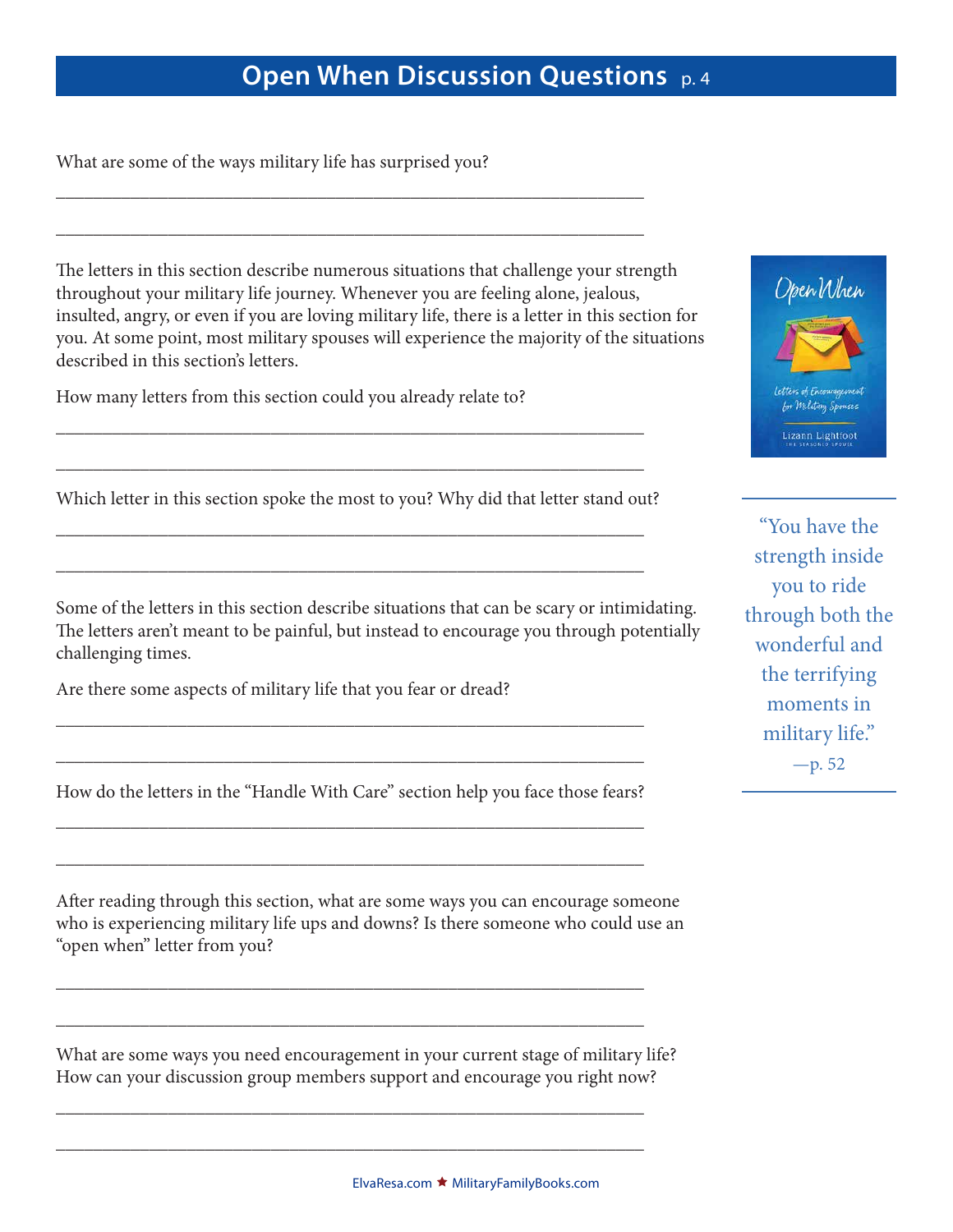Changes of Address

Moving is a common part of life for many military families. Lizann begins this section by describing her family's move to Spain with three children, ages four and under. They landed on the same day as the Benghazi attack, and half of her husband's unit deployed to Libya overnight. Obviously, not all military moves have this level of stress! But everyone has a story of something unexpected during a PCS move.

If you have moved before, what is your most memorable PCS experience?

If you have not yet moved, what makes you most nervous or excited about a PCS?

\_\_\_\_\_\_\_\_\_\_\_\_\_\_\_\_\_\_\_\_\_\_\_\_\_\_\_\_\_\_\_\_\_\_\_\_\_\_\_\_\_\_\_\_\_\_\_\_\_\_\_\_\_\_\_\_\_\_\_\_\_\_\_

\_\_\_\_\_\_\_\_\_\_\_\_\_\_\_\_\_\_\_\_\_\_\_\_\_\_\_\_\_\_\_\_\_\_\_\_\_\_\_\_\_\_\_\_\_\_\_\_\_\_\_\_\_\_\_\_\_\_\_\_\_\_\_

\_\_\_\_\_\_\_\_\_\_\_\_\_\_\_\_\_\_\_\_\_\_\_\_\_\_\_\_\_\_\_\_\_\_\_\_\_\_\_\_\_\_\_\_\_\_\_\_\_\_\_\_\_\_\_\_\_\_\_\_\_\_\_

\_\_\_\_\_\_\_\_\_\_\_\_\_\_\_\_\_\_\_\_\_\_\_\_\_\_\_\_\_\_\_\_\_\_\_\_\_\_\_\_\_\_\_\_\_\_\_\_\_\_\_\_\_\_\_\_\_\_\_\_\_\_\_

People often forget to discuss the emotional aspects of moving. The letters in this section address the logistics of moving, as well as the emotions a military spouse can experience before, during, and after a move.

Which part of a move do you think is the most challenging:

- » Waiting on orders
- » Planning the move
- » Packing and loading days
- » Traveling to the new location
- » Moving in
- » Getting settled
- » Something else

In the letter "Open When You're Adjusting to Life in Another Country" Lizann uses the image of a charm bracelet to celebrate little steps you take in your new surroundings. This can be true for any location, not just moving overseas. One step at a time, you add on to your charm bracelet until you have a collection of beautiful memories and experiences.

\_\_\_\_\_\_\_\_\_\_\_\_\_\_\_\_\_\_\_\_\_\_\_\_\_\_\_\_\_\_\_\_\_\_\_\_\_\_\_\_\_\_\_\_\_\_\_\_\_\_\_\_\_\_\_\_\_\_\_\_\_\_\_

\_\_\_\_\_\_\_\_\_\_\_\_\_\_\_\_\_\_\_\_\_\_\_\_\_\_\_\_\_\_\_\_\_\_\_\_\_\_\_\_\_\_\_\_\_\_\_\_\_\_\_\_\_\_\_\_\_\_\_\_\_\_\_

What do you think about this image? Have you used metaphors like this to guide your perspective during transitions?

\_\_\_\_\_\_\_\_\_\_\_\_\_\_\_\_\_\_\_\_\_\_\_\_\_\_\_\_\_\_\_\_\_\_\_\_\_\_\_\_\_\_\_\_\_\_\_\_\_\_\_\_\_\_\_\_\_\_\_\_\_\_\_

\_\_\_\_\_\_\_\_\_\_\_\_\_\_\_\_\_\_\_\_\_\_\_\_\_\_\_\_\_\_\_\_\_\_\_\_\_\_\_\_\_\_\_\_\_\_\_\_\_\_\_\_\_\_\_\_\_\_\_\_\_\_\_



"The moving boxes can be unpacked and sorted in a matter of days, but unpacking the emotions of a move is a less tangible process. Sometimes it takes weeks, but more often it takes months, and it's a journey that can't be rushed or avoided."

—p. 97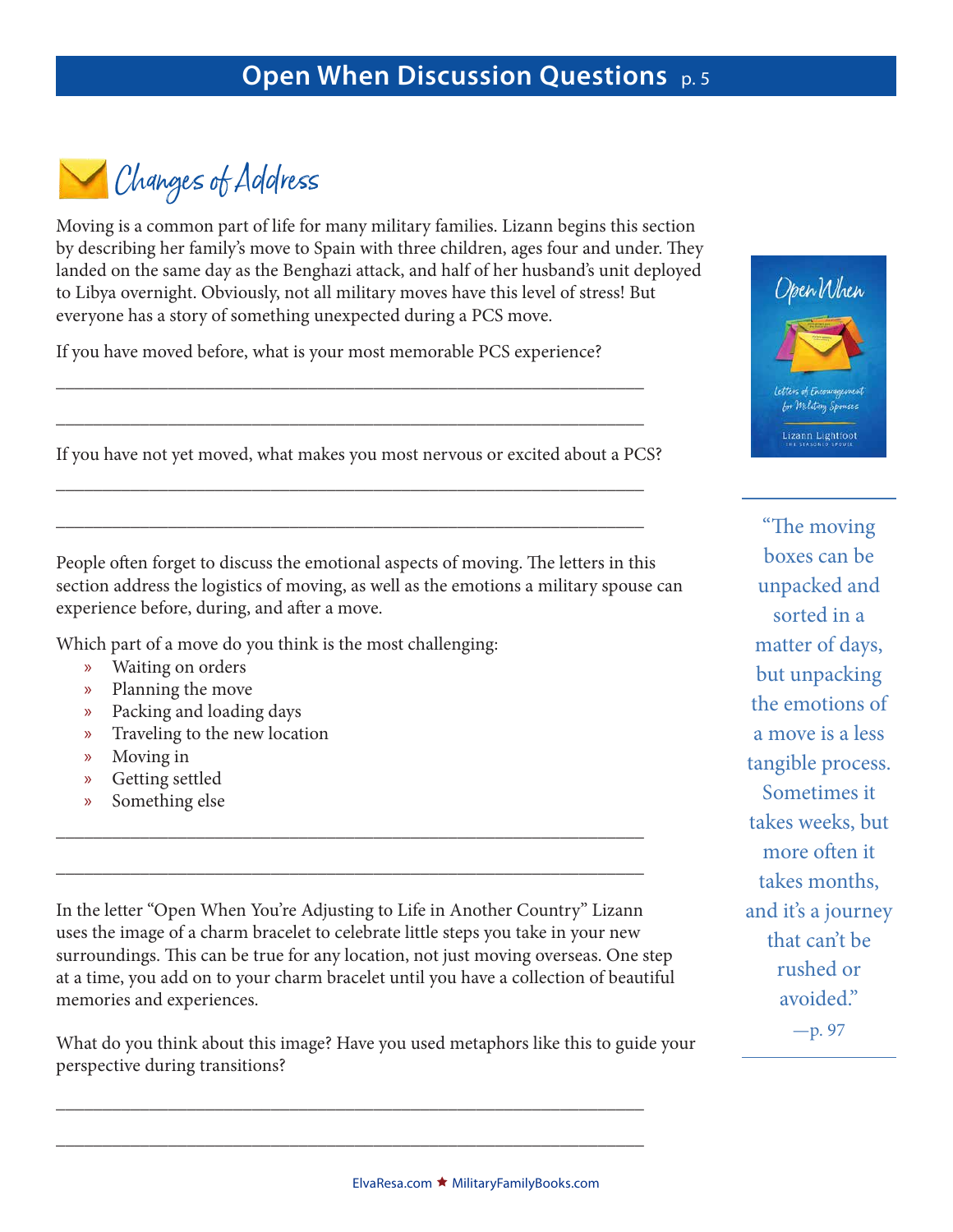This section of the book covers specific moving topics that some military spouses only encounter once, while others go through them many times. Which of the experiences addressed in these letters have you been through?

- » You Get Orders You Don't Want
- » You May Have to Live Apart
- » You Get Orders to Move Overseas
- » You're Thinking About a DITY Move
- » Your Kids Don't Want to Move
- » You're Grieving Your Previous Duty Station



What did you learn about moving from the letters in this section? What PCS lessons would you like to add? Which letter spoke to you the most?

\_\_\_\_\_\_\_\_\_\_\_\_\_\_\_\_\_\_\_\_\_\_\_\_\_\_\_\_\_\_\_\_\_\_\_\_\_\_\_\_\_\_\_\_\_\_\_\_\_\_\_\_\_\_\_\_\_\_\_\_\_\_\_

\_\_\_\_\_\_\_\_\_\_\_\_\_\_\_\_\_\_\_\_\_\_\_\_\_\_\_\_\_\_\_\_\_\_\_\_\_\_\_\_\_\_\_\_\_\_\_\_\_\_\_\_\_\_\_\_\_\_\_\_\_\_\_

\_\_\_\_\_\_\_\_\_\_\_\_\_\_\_\_\_\_\_\_\_\_\_\_\_\_\_\_\_\_\_\_\_\_\_\_\_\_\_\_\_\_\_\_\_\_\_\_\_\_\_\_\_\_\_\_\_\_\_\_\_\_\_

\_\_\_\_\_\_\_\_\_\_\_\_\_\_\_\_\_\_\_\_\_\_\_\_\_\_\_\_\_\_\_\_\_\_\_\_\_\_\_\_\_\_\_\_\_\_\_\_\_\_\_\_\_\_\_\_\_\_\_\_\_\_\_

\_\_\_\_\_\_\_\_\_\_\_\_\_\_\_\_\_\_\_\_\_\_\_\_\_\_\_\_\_\_\_\_\_\_\_\_\_\_\_\_\_\_\_\_\_\_\_\_\_\_\_\_\_\_\_\_\_\_\_\_\_\_\_

\_\_\_\_\_\_\_\_\_\_\_\_\_\_\_\_\_\_\_\_\_\_\_\_\_\_\_\_\_\_\_\_\_\_\_\_\_\_\_\_\_\_\_\_\_\_\_\_\_\_\_\_\_\_\_\_\_\_\_\_\_\_\_

\_\_\_\_\_\_\_\_\_\_\_\_\_\_\_\_\_\_\_\_\_\_\_\_\_\_\_\_\_\_\_\_\_\_\_\_\_\_\_\_\_\_\_\_\_\_\_\_\_\_\_\_\_\_\_\_\_\_\_\_\_\_\_

\_\_\_\_\_\_\_\_\_\_\_\_\_\_\_\_\_\_\_\_\_\_\_\_\_\_\_\_\_\_\_\_\_\_\_\_\_\_\_\_\_\_\_\_\_\_\_\_\_\_\_\_\_\_\_\_\_\_\_\_\_\_\_

After reading through this section, what are some ways you can encourage a fellow military spouse facing a PCS move? Is there someone who could use an "open when" letter from you—a departing friend or a new neighbor?

What are some ways you need encouragement in your current stage of military life? How can your discussion group members support and encourage you right now?

Sealed With a Kiss

This section is all about deployment. Some military spouses go a decade without their service member deploying. Others experience multiple deployments in their first years as a military spouse. Often, deployments are determined not just by a service member's military branch, but also by their specific job within a unit. The timing may be different for each milspouse, but the emotions are similar for all of us.

What is your deployment experience so far? Are you going through one now or preparing for one soon?

\_\_\_\_\_\_\_\_\_\_\_\_\_\_\_\_\_\_\_\_\_\_\_\_\_\_\_\_\_\_\_\_\_\_\_\_\_\_\_\_\_\_\_\_\_\_\_\_\_\_\_\_\_\_\_\_\_\_\_\_\_\_\_

\_\_\_\_\_\_\_\_\_\_\_\_\_\_\_\_\_\_\_\_\_\_\_\_\_\_\_\_\_\_\_\_\_\_\_\_\_\_\_\_\_\_\_\_\_\_\_\_\_\_\_\_\_\_\_\_\_\_\_\_\_\_\_

"… there's nothing special or magical about me that enabled me to get through this ordeal. You have the same strength and ability to conquer difficult situations."  $-p. 156$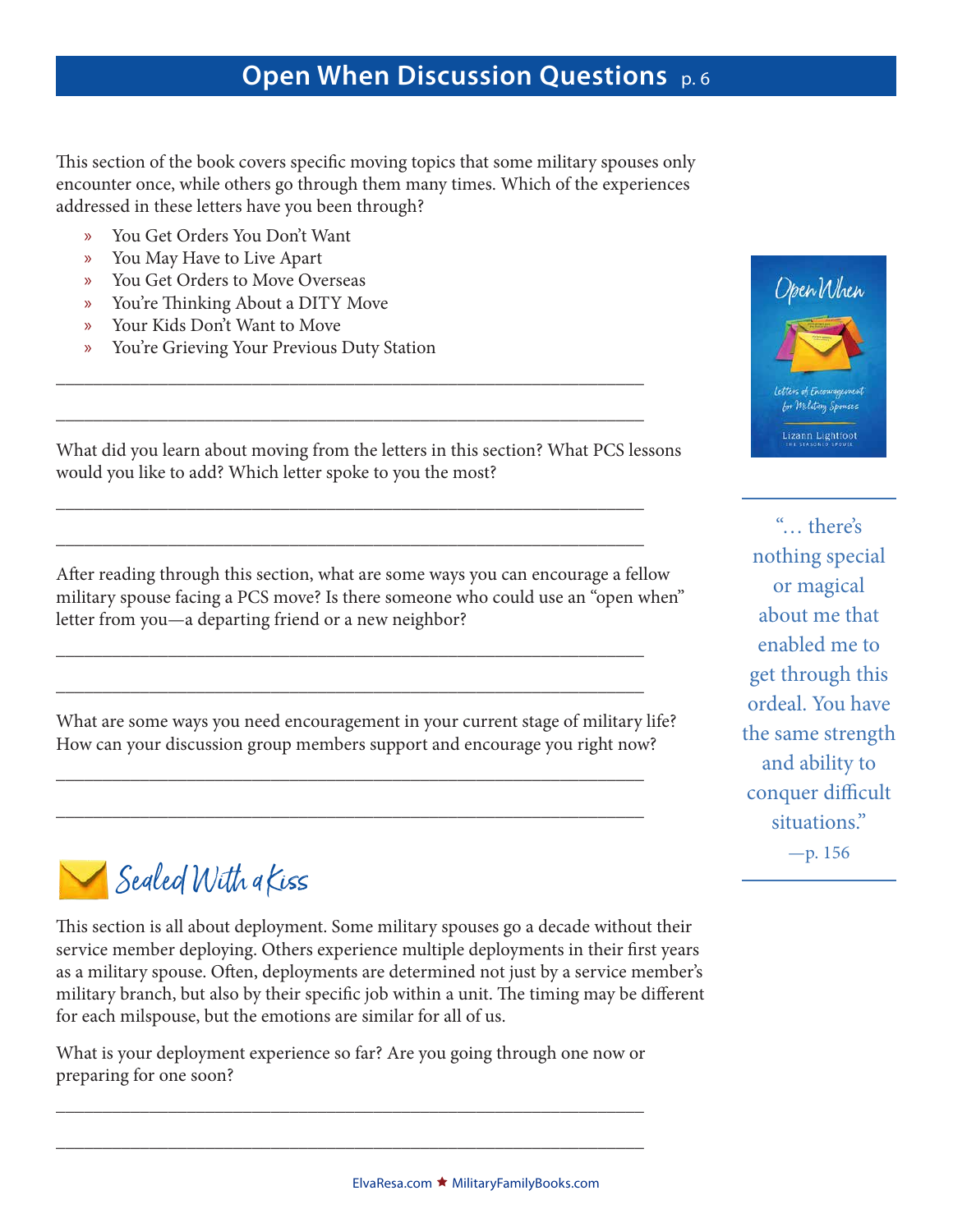In the opening story of this section, "Alone in the Storm," Lizann shares her dramatic story of giving birth during deployment, in the middle of a hurricane. The image of feeling alone in a dark hallway can be applied to many of the physical and emotional challenges that come during deployments. But Lizann also shines a beacon of hope, reminding you of your own strength to face tough deployment situations.

What part of deployment (past, current, or anticipated) do you find most difficult? Was there a letter in this chapter that spoke to that situation?

\_\_\_\_\_\_\_\_\_\_\_\_\_\_\_\_\_\_\_\_\_\_\_\_\_\_\_\_\_\_\_\_\_\_\_\_\_\_\_\_\_\_\_\_\_\_\_\_\_\_\_\_\_\_\_\_\_\_\_\_\_\_\_

\_\_\_\_\_\_\_\_\_\_\_\_\_\_\_\_\_\_\_\_\_\_\_\_\_\_\_\_\_\_\_\_\_\_\_\_\_\_\_\_\_\_\_\_\_\_\_\_\_\_\_\_\_\_\_\_\_\_\_\_\_\_\_

In many of the letters in this section, Lizann talks about the importance of building your support network, so you have someone to lean on during deployment emergencies. She writes about the way a herd of elephants circles and protects one of its members who is about to give birth. Although this advice is given in the context of a deployment pregnancy, it's a beautiful metaphor for anyone to consider during deployment.

How does your own "herd of elephants" support you through deployment?

\_\_\_\_\_\_\_\_\_\_\_\_\_\_\_\_\_\_\_\_\_\_\_\_\_\_\_\_\_\_\_\_\_\_\_\_\_\_\_\_\_\_\_\_\_\_\_\_\_\_\_\_\_\_\_\_\_\_\_\_\_\_\_

\_\_\_\_\_\_\_\_\_\_\_\_\_\_\_\_\_\_\_\_\_\_\_\_\_\_\_\_\_\_\_\_\_\_\_\_\_\_\_\_\_\_\_\_\_\_\_\_\_\_\_\_\_\_\_\_\_\_\_\_\_\_\_

\_\_\_\_\_\_\_\_\_\_\_\_\_\_\_\_\_\_\_\_\_\_\_\_\_\_\_\_\_\_\_\_\_\_\_\_\_\_\_\_\_\_\_\_\_\_\_\_\_\_\_\_\_\_\_\_\_\_\_\_\_\_\_

\_\_\_\_\_\_\_\_\_\_\_\_\_\_\_\_\_\_\_\_\_\_\_\_\_\_\_\_\_\_\_\_\_\_\_\_\_\_\_\_\_\_\_\_\_\_\_\_\_\_\_\_\_\_\_\_\_\_\_\_\_\_\_

\_\_\_\_\_\_\_\_\_\_\_\_\_\_\_\_\_\_\_\_\_\_\_\_\_\_\_\_\_\_\_\_\_\_\_\_\_\_\_\_\_\_\_\_\_\_\_\_\_\_\_\_\_\_\_\_\_\_\_\_\_\_\_

\_\_\_\_\_\_\_\_\_\_\_\_\_\_\_\_\_\_\_\_\_\_\_\_\_\_\_\_\_\_\_\_\_\_\_\_\_\_\_\_\_\_\_\_\_\_\_\_\_\_\_\_\_\_\_\_\_\_\_\_\_\_\_

Is there a great friend who helped you tremendously in the past?

If you feel separated or alone, what can you do to build up your support network now?

There are many emotional ups and downs throughout the deployment experience. The deployment cycle begins a few months before the actual departure date, when the service member is going through pre-deployment training. And the emotional roller coaster continues after homecoming, in the period called reintegration. These tensions are addressed in the letters "Open When Pre-Deployment Trainings Exhaust You" and "Open When the Road to Reintegration Is Bumpy." You may also discover that some of the letters in the "Handle With Care" section are appropriate during emotional deployment situations.

When during the deployment cycle have your emotions surprised you?

\_\_\_\_\_\_\_\_\_\_\_\_\_\_\_\_\_\_\_\_\_\_\_\_\_\_\_\_\_\_\_\_\_\_\_\_\_\_\_\_\_\_\_\_\_\_\_\_\_\_\_\_\_\_\_\_\_\_\_\_\_\_\_

\_\_\_\_\_\_\_\_\_\_\_\_\_\_\_\_\_\_\_\_\_\_\_\_\_\_\_\_\_\_\_\_\_\_\_\_\_\_\_\_\_\_\_\_\_\_\_\_\_\_\_\_\_\_\_\_\_\_\_\_\_\_\_



"The support network you build now … will become your herd of elephants. Seek out the people you want to circle around you and support you …" —p. 169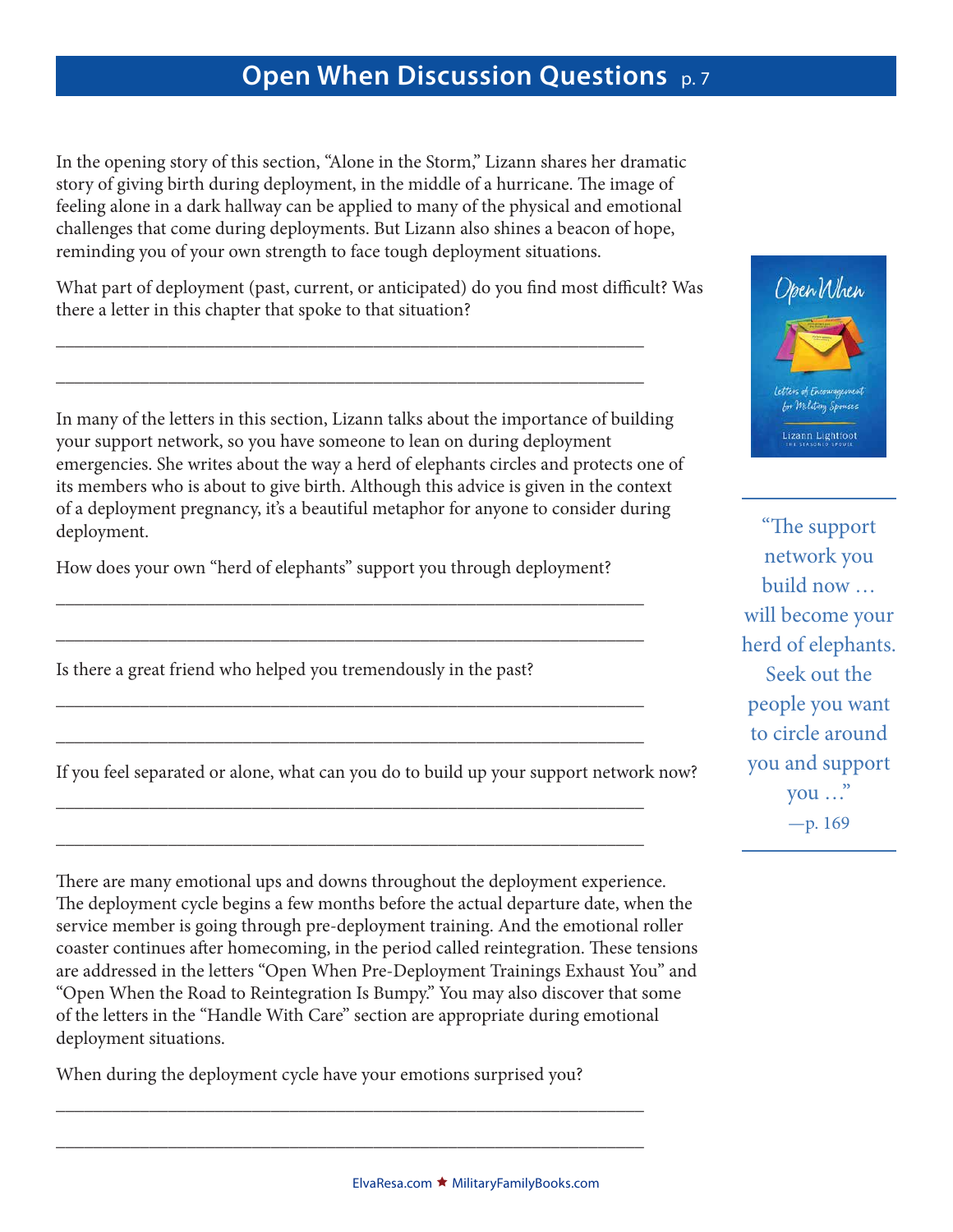How do you and your service member handle the extra tension before, during, or after deployment?

\_\_\_\_\_\_\_\_\_\_\_\_\_\_\_\_\_\_\_\_\_\_\_\_\_\_\_\_\_\_\_\_\_\_\_\_\_\_\_\_\_\_\_\_\_\_\_\_\_\_\_\_\_\_\_\_\_\_\_\_\_\_\_

\_\_\_\_\_\_\_\_\_\_\_\_\_\_\_\_\_\_\_\_\_\_\_\_\_\_\_\_\_\_\_\_\_\_\_\_\_\_\_\_\_\_\_\_\_\_\_\_\_\_\_\_\_\_\_\_\_\_\_\_\_\_\_

Deployments aren't always negative! The silver lining is that some people find ways to grow and explore new interests during their time apart.

What types of goals did you work toward during a past deployment? What goals do you want to set for yourself during a current or upcoming deployment?

\_\_\_\_\_\_\_\_\_\_\_\_\_\_\_\_\_\_\_\_\_\_\_\_\_\_\_\_\_\_\_\_\_\_\_\_\_\_\_\_\_\_\_\_\_\_\_\_\_\_\_\_\_\_\_\_\_\_\_\_\_\_\_

\_\_\_\_\_\_\_\_\_\_\_\_\_\_\_\_\_\_\_\_\_\_\_\_\_\_\_\_\_\_\_\_\_\_\_\_\_\_\_\_\_\_\_\_\_\_\_\_\_\_\_\_\_\_\_\_\_\_\_\_\_\_\_

\_\_\_\_\_\_\_\_\_\_\_\_\_\_\_\_\_\_\_\_\_\_\_\_\_\_\_\_\_\_\_\_\_\_\_\_\_\_\_\_\_\_\_\_\_\_\_\_\_\_\_\_\_\_\_\_\_\_\_\_\_\_\_

\_\_\_\_\_\_\_\_\_\_\_\_\_\_\_\_\_\_\_\_\_\_\_\_\_\_\_\_\_\_\_\_\_\_\_\_\_\_\_\_\_\_\_\_\_\_\_\_\_\_\_\_\_\_\_\_\_\_\_\_\_\_\_

How can your support network help you achieve your goals?

What did you learn about deployment from the letters in this section? What deployment lessons would you like to add? Which letter spoke to you the most?

\_\_\_\_\_\_\_\_\_\_\_\_\_\_\_\_\_\_\_\_\_\_\_\_\_\_\_\_\_\_\_\_\_\_\_\_\_\_\_\_\_\_\_\_\_\_\_\_\_\_\_\_\_\_\_\_\_\_\_\_\_\_\_

\_\_\_\_\_\_\_\_\_\_\_\_\_\_\_\_\_\_\_\_\_\_\_\_\_\_\_\_\_\_\_\_\_\_\_\_\_\_\_\_\_\_\_\_\_\_\_\_\_\_\_\_\_\_\_\_\_\_\_\_\_\_\_

\_\_\_\_\_\_\_\_\_\_\_\_\_\_\_\_\_\_\_\_\_\_\_\_\_\_\_\_\_\_\_\_\_\_\_\_\_\_\_\_\_\_\_\_\_\_\_\_\_\_\_\_\_\_\_\_\_\_\_\_\_\_\_

\_\_\_\_\_\_\_\_\_\_\_\_\_\_\_\_\_\_\_\_\_\_\_\_\_\_\_\_\_\_\_\_\_\_\_\_\_\_\_\_\_\_\_\_\_\_\_\_\_\_\_\_\_\_\_\_\_\_\_\_\_\_\_

\_\_\_\_\_\_\_\_\_\_\_\_\_\_\_\_\_\_\_\_\_\_\_\_\_\_\_\_\_\_\_\_\_\_\_\_\_\_\_\_\_\_\_\_\_\_\_\_\_\_\_\_\_\_\_\_\_\_\_\_\_\_\_

\_\_\_\_\_\_\_\_\_\_\_\_\_\_\_\_\_\_\_\_\_\_\_\_\_\_\_\_\_\_\_\_\_\_\_\_\_\_\_\_\_\_\_\_\_\_\_\_\_\_\_\_\_\_\_\_\_\_\_\_\_\_\_

After reading through this section, what are some ways you can encourage a fellow military spouse facing a deployment? Is there a friend or a neighbor who could use an "open when" letter from you to support them during deployment?

What are some ways you need encouragement with a current military life situation? How can your discussion group members support and encourage you?



"Setting goals for yourself can help you look at deployment in a positive way. Instead of seeing this as a void of time apart from your loved one, you can view it as a time to invest in yourself." —p. 196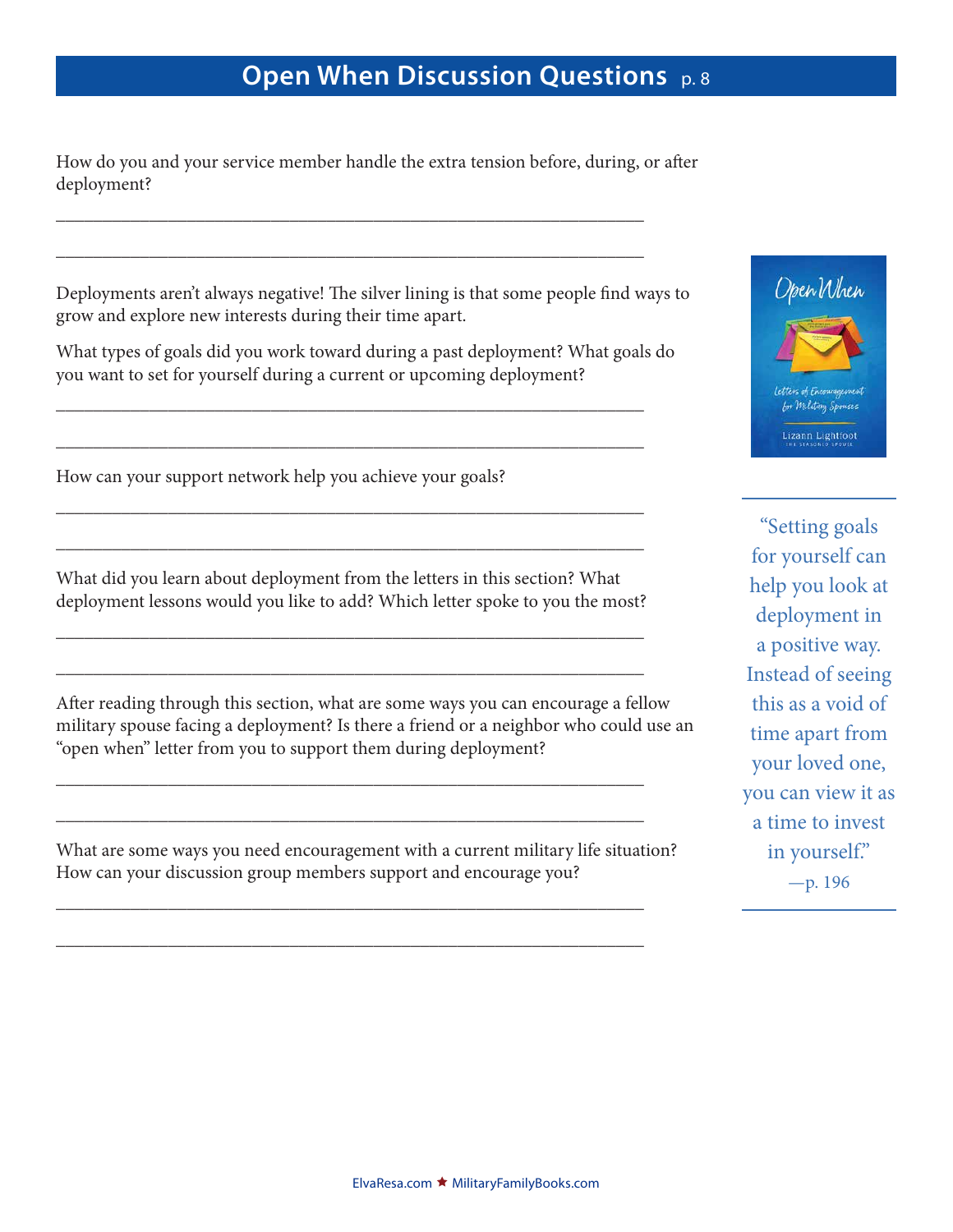

In the opening story of this section, Lizann describes her experience of being close to retirement, then having the goal posts moved because of her husband's promotion. Whether or not you are close to retirement, you can probably relate to some of the situations she brings up.

How long have you and your service member lived the military lifestyle together?

\_\_\_\_\_\_\_\_\_\_\_\_\_\_\_\_\_\_\_\_\_\_\_\_\_\_\_\_\_\_\_\_\_\_\_\_\_\_\_\_\_\_\_\_\_\_\_\_\_\_\_\_\_\_\_\_\_\_\_\_\_\_\_

\_\_\_\_\_\_\_\_\_\_\_\_\_\_\_\_\_\_\_\_\_\_\_\_\_\_\_\_\_\_\_\_\_\_\_\_\_\_\_\_\_\_\_\_\_\_\_\_\_\_\_\_\_\_\_\_\_\_\_\_\_\_\_

\_\_\_\_\_\_\_\_\_\_\_\_\_\_\_\_\_\_\_\_\_\_\_\_\_\_\_\_\_\_\_\_\_\_\_\_\_\_\_\_\_\_\_\_\_\_\_\_\_\_\_\_\_\_\_\_\_\_\_\_\_\_\_

\_\_\_\_\_\_\_\_\_\_\_\_\_\_\_\_\_\_\_\_\_\_\_\_\_\_\_\_\_\_\_\_\_\_\_\_\_\_\_\_\_\_\_\_\_\_\_\_\_\_\_\_\_\_\_\_\_\_\_\_\_\_\_



"Why did your service member join the military? … Think about that reason and cling to it … Finding your reason for military life will become a beacon of hope—a lighthouse to keep you from crashing on the rocks." —p. 226-227

In what ways have your service member's career plans changed over time? How long do you think your service member will remain in the military?

Lizann also shares her experience becoming a seasoned spouse, named so for being "peppered with wisdom." If others look to you to help them navigate military life, you are a seasoned spouse too.

Do you feel like you are a seasoned spouse? What are some major events that have seasoned you so far?

\_\_\_\_\_\_\_\_\_\_\_\_\_\_\_\_\_\_\_\_\_\_\_\_\_\_\_\_\_\_\_\_\_\_\_\_\_\_\_\_\_\_\_\_\_\_\_\_\_\_\_\_\_\_\_\_\_\_\_\_\_\_\_

\_\_\_\_\_\_\_\_\_\_\_\_\_\_\_\_\_\_\_\_\_\_\_\_\_\_\_\_\_\_\_\_\_\_\_\_\_\_\_\_\_\_\_\_\_\_\_\_\_\_\_\_\_\_\_\_\_\_\_\_\_\_\_

The first letter in this section is for those who are tired of military life. Can you relate? On days when military life feels exhausting, Lizann encourages you to go back to the beginning and remember why your service member joined the military.

What was your service member's reason for joining? Were you a part of that decision?

What is your lighthouse or beacon of hope that keeps you going on difficult days?

\_\_\_\_\_\_\_\_\_\_\_\_\_\_\_\_\_\_\_\_\_\_\_\_\_\_\_\_\_\_\_\_\_\_\_\_\_\_\_\_\_\_\_\_\_\_\_\_\_\_\_\_\_\_\_\_\_\_\_\_\_\_\_

\_\_\_\_\_\_\_\_\_\_\_\_\_\_\_\_\_\_\_\_\_\_\_\_\_\_\_\_\_\_\_\_\_\_\_\_\_\_\_\_\_\_\_\_\_\_\_\_\_\_\_\_\_\_\_\_\_\_\_\_\_\_\_

\_\_\_\_\_\_\_\_\_\_\_\_\_\_\_\_\_\_\_\_\_\_\_\_\_\_\_\_\_\_\_\_\_\_\_\_\_\_\_\_\_\_\_\_\_\_\_\_\_\_\_\_\_\_\_\_\_\_\_\_\_\_\_

\_\_\_\_\_\_\_\_\_\_\_\_\_\_\_\_\_\_\_\_\_\_\_\_\_\_\_\_\_\_\_\_\_\_\_\_\_\_\_\_\_\_\_\_\_\_\_\_\_\_\_\_\_\_\_\_\_\_\_\_\_\_\_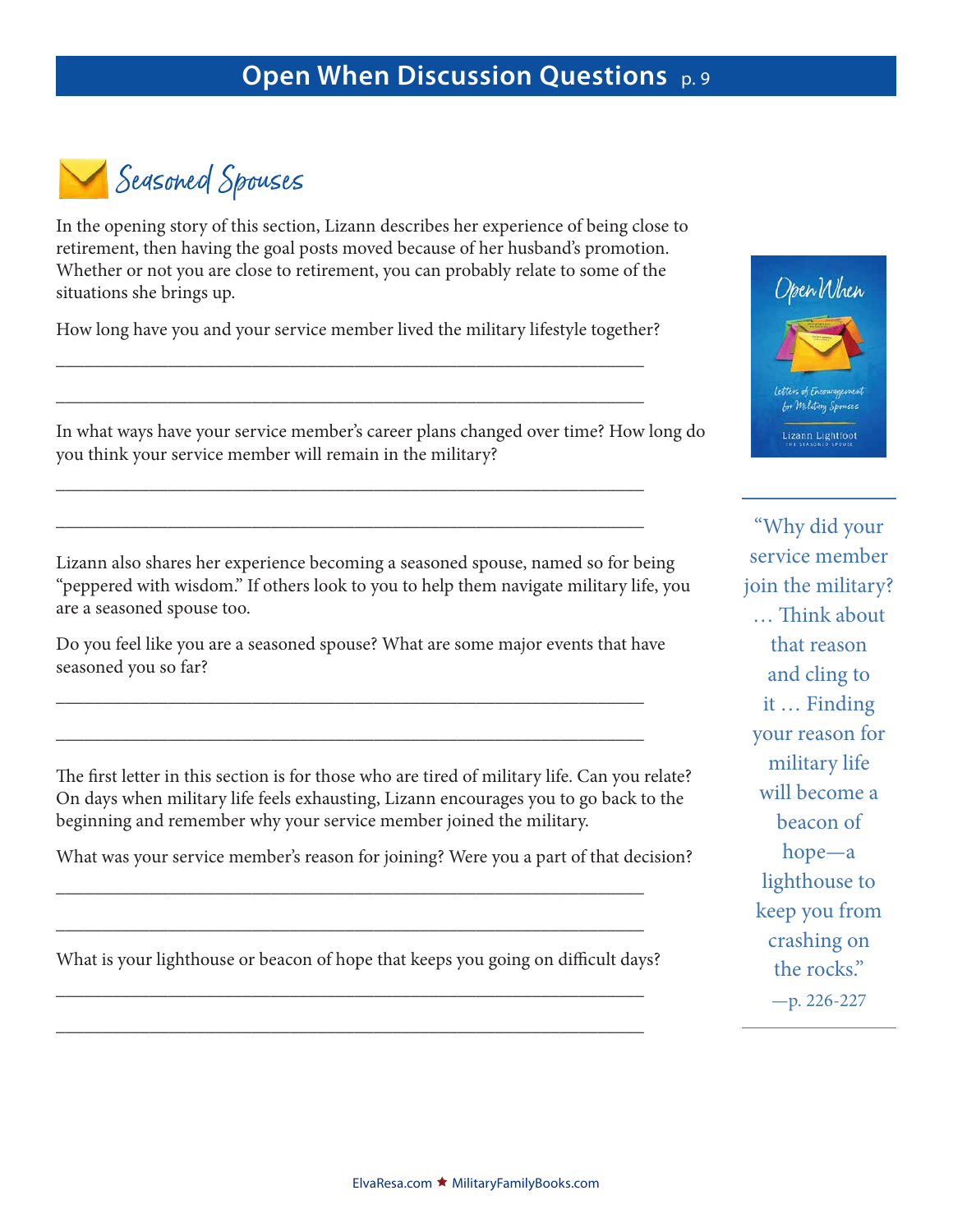This section also has a letter for when "Your Child Leaves the Military Nest." It's natural to be concerned about all the ways military life may be affecting your children.

If you have kids, what are their ages now? How long have they been military kids?

\_\_\_\_\_\_\_\_\_\_\_\_\_\_\_\_\_\_\_\_\_\_\_\_\_\_\_\_\_\_\_\_\_\_\_\_\_\_\_\_\_\_\_\_\_\_\_\_\_\_\_\_\_\_\_\_\_\_\_\_\_\_\_

\_\_\_\_\_\_\_\_\_\_\_\_\_\_\_\_\_\_\_\_\_\_\_\_\_\_\_\_\_\_\_\_\_\_\_\_\_\_\_\_\_\_\_\_\_\_\_\_\_\_\_\_\_\_\_\_\_\_\_\_\_\_\_

\_\_\_\_\_\_\_\_\_\_\_\_\_\_\_\_\_\_\_\_\_\_\_\_\_\_\_\_\_\_\_\_\_\_\_\_\_\_\_\_\_\_\_\_\_\_\_\_\_\_\_\_\_\_\_\_\_\_\_\_\_\_\_

\_\_\_\_\_\_\_\_\_\_\_\_\_\_\_\_\_\_\_\_\_\_\_\_\_\_\_\_\_\_\_\_\_\_\_\_\_\_\_\_\_\_\_\_\_\_\_\_\_\_\_\_\_\_\_\_\_\_\_\_\_\_\_

What are some positive qualities your children have developed from their military life experiences?

The letter to open when "You're Searching for Your Identity" could apply to spouses at any stage of military life. It's a common struggle, one that is not limited to spouses with over a decade of milspouse experience. But near the end of a military career, when you have been making sacrifices for so many years, the effects are felt more intensely.

In what ways do you feel like being a military spouse has taken over your identity?

\_\_\_\_\_\_\_\_\_\_\_\_\_\_\_\_\_\_\_\_\_\_\_\_\_\_\_\_\_\_\_\_\_\_\_\_\_\_\_\_\_\_\_\_\_\_\_\_\_\_\_\_\_\_\_\_\_\_\_\_\_\_\_

\_\_\_\_\_\_\_\_\_\_\_\_\_\_\_\_\_\_\_\_\_\_\_\_\_\_\_\_\_\_\_\_\_\_\_\_\_\_\_\_\_\_\_\_\_\_\_\_\_\_\_\_\_\_\_\_\_\_\_\_\_\_\_

\_\_\_\_\_\_\_\_\_\_\_\_\_\_\_\_\_\_\_\_\_\_\_\_\_\_\_\_\_\_\_\_\_\_\_\_\_\_\_\_\_\_\_\_\_\_\_\_\_\_\_\_\_\_\_\_\_\_\_\_\_\_\_

\_\_\_\_\_\_\_\_\_\_\_\_\_\_\_\_\_\_\_\_\_\_\_\_\_\_\_\_\_\_\_\_\_\_\_\_\_\_\_\_\_\_\_\_\_\_\_\_\_\_\_\_\_\_\_\_\_\_\_\_\_\_\_

What strengths, abilities, or passions can you name for yourself that have nothing to do with military life?

Is there a dream or goal you hope to pursue in the future? How does your service member's job get in the way of you working toward that now?

\_\_\_\_\_\_\_\_\_\_\_\_\_\_\_\_\_\_\_\_\_\_\_\_\_\_\_\_\_\_\_\_\_\_\_\_\_\_\_\_\_\_\_\_\_\_\_\_\_\_\_\_\_\_\_\_\_\_\_\_\_\_\_

\_\_\_\_\_\_\_\_\_\_\_\_\_\_\_\_\_\_\_\_\_\_\_\_\_\_\_\_\_\_\_\_\_\_\_\_\_\_\_\_\_\_\_\_\_\_\_\_\_\_\_\_\_\_\_\_\_\_\_\_\_\_\_

\_\_\_\_\_\_\_\_\_\_\_\_\_\_\_\_\_\_\_\_\_\_\_\_\_\_\_\_\_\_\_\_\_\_\_\_\_\_\_\_\_\_\_\_\_\_\_\_\_\_\_\_\_\_\_\_\_\_\_\_\_\_\_

\_\_\_\_\_\_\_\_\_\_\_\_\_\_\_\_\_\_\_\_\_\_\_\_\_\_\_\_\_\_\_\_\_\_\_\_\_\_\_\_\_\_\_\_\_\_\_\_\_\_\_\_\_\_\_\_\_\_\_\_\_\_\_

\_\_\_\_\_\_\_\_\_\_\_\_\_\_\_\_\_\_\_\_\_\_\_\_\_\_\_\_\_\_\_\_\_\_\_\_\_\_\_\_\_\_\_\_\_\_\_\_\_\_\_\_\_\_\_\_\_\_\_\_\_\_\_

\_\_\_\_\_\_\_\_\_\_\_\_\_\_\_\_\_\_\_\_\_\_\_\_\_\_\_\_\_\_\_\_\_\_\_\_\_\_\_\_\_\_\_\_\_\_\_\_\_\_\_\_\_\_\_\_\_\_\_\_\_\_\_

What are some actions you can take toward this dream or goal that creatively set you up to succeed in the future or that move you toward a similar goal in the short term?

What did you learn about the later half of military life from the letters in this section? What lessons would you like to add? Which letter spoke to you the most?



"Friend, no matter how much you supported your service member's career or gave up your own goals to help them achieve theirs, your identity is much more than being a military spouse." —p. 236